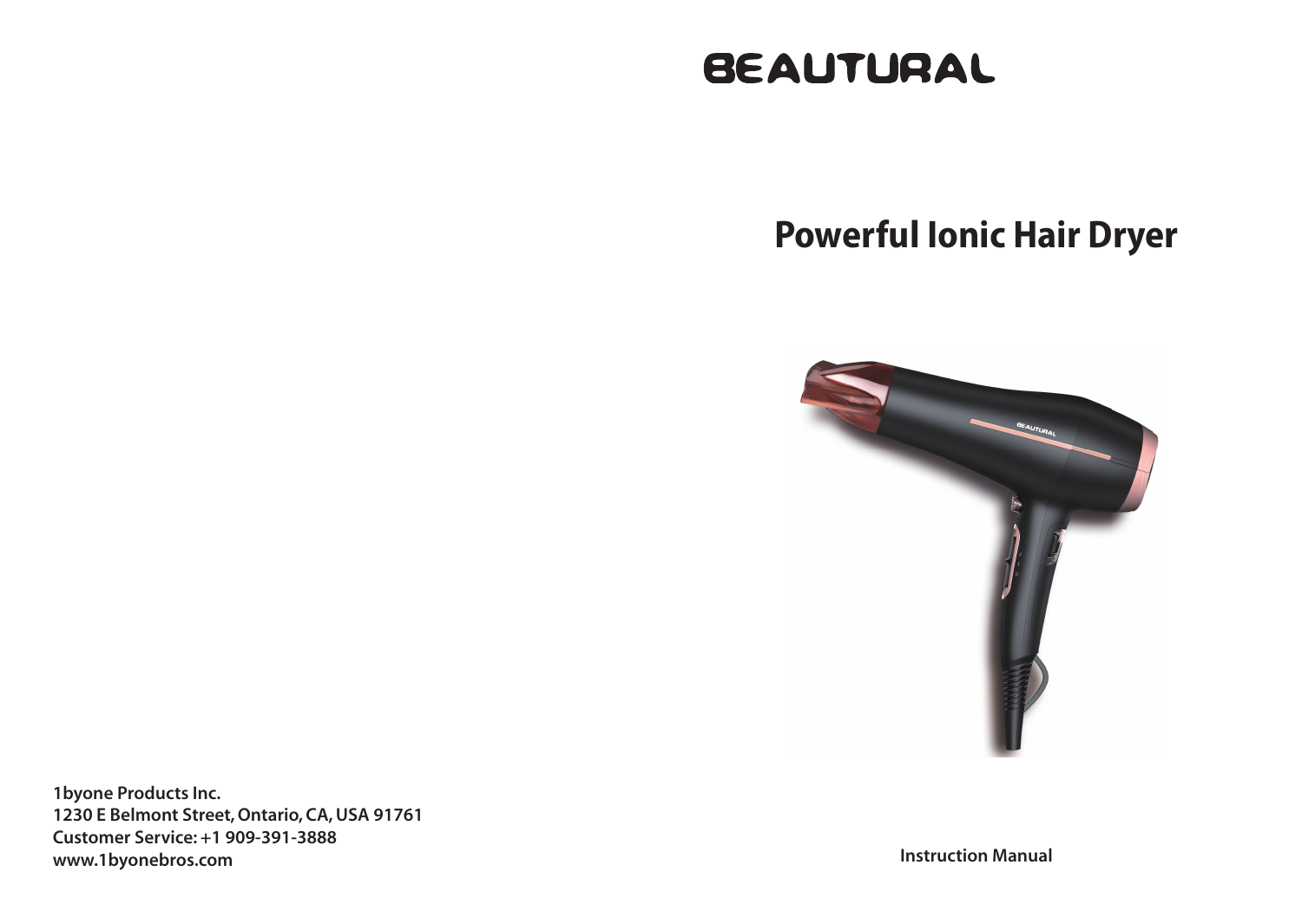#### Introduction

Thank you for purchasing Beautural Powerful Ionic Hair Dryer. This instruction manual contains important information about safety, usage and disposal. Use the product as described and keep this manual for future reference. If you sell this hair dryer or pass it on, also give this manual to the new owner.

### READ ALL INSTRUCTIONS BEFORE USING KEEP AWAY FROM WATER

#### Safety Instructions

Danger - As with most electrical products, electric parts are electrically live even when the product is switched off. To reduce the risk of injury or death by electrical shock:

- 1. Always disconnect the hair dryer from power immediately after use.
- 2. Do not use the dryer while bathing.
- 3. Do not place or store the dryer where it can fall or be pulled into a tub or sink.
- 4. Do not place the dryer in, or drop into, water or other liquid.
- 5. If the dryer falls into water, disconnect it from power immediately. Do not reach into the water.

Warning - To reduce the risk of burns, electrocution, fire or injury to persons:

- 1. This hair dryer should never be left unattended when plugged in. Do not pull, twist or wrap the power cord around the dryer.
- 2. This dryer should not be used by, on or near children or individuals with certain disabilities.
- 3. Only use this product for its intended purpose as described in this manual. Do not use attachments not recommended by the manufacturer.
- 4. Never operate this dryer if it has a damaged cord or plug, if it is not working properly, or if it has been damaged or dropped into water.
- 5. Keep the power cord away from heated surfaces. Do not pull, twist or wrap the power cord around the dryer.
- 6. Never block the air openings of the dryer or place it on a soft surface, such as a bed or couch, where lint or hair can enter the dryer's openings.
- 7. Never use the drying while sleepy or severely fatigued.
- 8. Never drop or insert any object into any of the dryer's openings.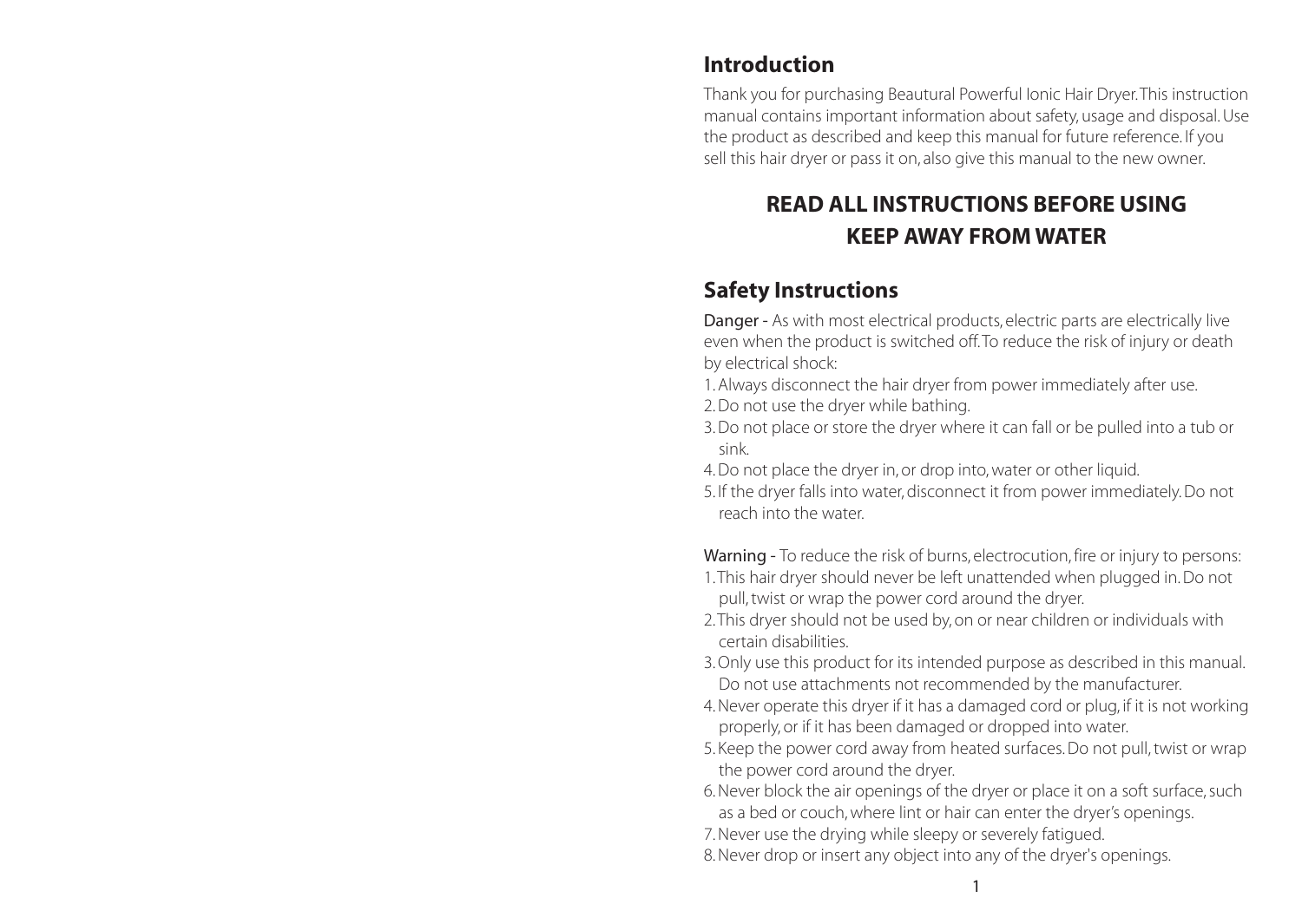- 9. Do not use the dryer outdoors or operate where aerosol (spray) products are being used or where oxygen is being administrated.
- 10. Do not use an extension cord with this dryer.
- 11. Do not direct hot air toward eyes or other heat-sensitive body areas.
- 12. Attachments may be hot during use. Allow them to cool before handling.
- 13. Do not place the dryer on any surface while it is operating.
- 14. While using the dryer, keep hair away from the air inlets.
- 15. This product is not intended for use by people with limited physical, sensory or mental abilities or persons without required knowledge or experience. Product use by such people is allowed only under the supervision of the person or guardian responsible for their safety, with the guardian providing clear instructions on the device's operation.

### Product Description



#### Included Items

1 x Beautural Powerful Ionic Hair Dryer 1 x Concentrator Attachment

1 x Diffuser Attachment 1 x Instruction Manual

Before using the Beautural Powerful Ionic Hair Dryer for the first time, check the package contents to ensure all parts are free of visible damage.

### Drying and Styling Hair

- 1. Always towel dry hair to remove excess water.
- 2. Plug in the hair dryer.
- 3. Use the dryer on high heat/high speed if in need of removing excess moisture from the hair.
- 4. Select the desired temperature using the switch on the handle and select the desired speed setting using the air flow speed dial.

#### ON/OFF/Heat Level Switch:

0 Setting: OFF

- 1 Setting: Low Heating
- 2 Setting: High Heating



- Air Flow Speed Dial: This dial allows for the smooth, stepless, completely personalized adjustment of airflow speed.
- 5. When hair is almost dry, lower the heat and air flow speed of the hair dryer to style hair.
- 6. Once the desired style has been achieved, press the cool shot button to use cool air to better hold the style in place.
- 7. Once drying and styling is completely finished, set the heat level switch to the "0" position and unplug the hair dryer.

### Ion Function

This hair dryer produces ions and releases them through the dryer's air flow to help fight frizz and bring out hair's natural shine.

## Concentrator Attachment

For precise styling, attach the concentrator attachment onto the hair dryer. The concentrator attachment enables air flow to be directed straight at a brush or comb for improved styling.

To attach the concentrator attachment, simply press the concentrator into the air outlet until it snaps into place.

To remove it, allow the dryer and attachment to cool and then gently pull it away from the dryer.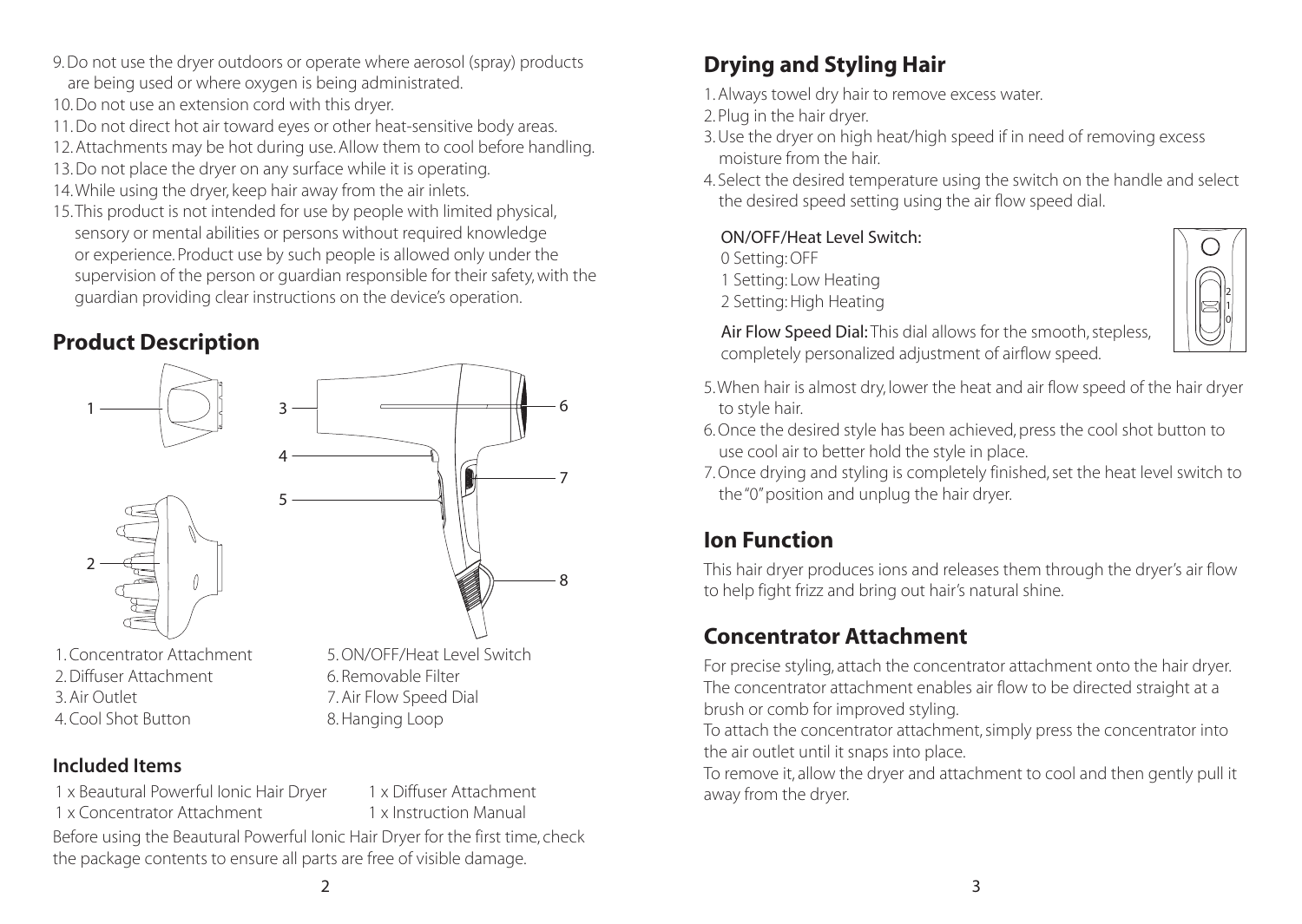### Diffuser Attachment

The diffuser attachment diffuses the air flow from the hair dryer to evenly dry hair and enhance volume for curls and give additional bounce. To attach the diffuser attachment, simply press the diffuser into the air outlet until it snaps into place.



To remove it, allow the dryer and attachment to cool and gently pull it away from the dryer.

### Removable Filter

- 1. To remove the filter, grasp its sides firmly, turn it anticlockwise and pull the filter gently away from the dryer.
- 2. Dust off the filter.
- 3. The filter can be washed but must be dried completely before placing back into the dryer.
- 4. To reinsert the filter into the dryer, insert its locking tab into the notch on the rear of the dryer, insert its alignment peg into the groove at the top of the dryer and turn it clockwise until it snaps into place.

## Maintenance and Care

- Always remove the power cable plug from the power outlet before cleaning the hair dryer.
- Do not immerse the dryer in water or other liquids when cleaning it.
- Let the dryer completely cool before cleaning it. Make sure the dryer is completely dry before turning it back on.
- Store the hair dryer in a dust-free and dry place.
- Make sure the dryer has completely cooled before packing it for travel or storage.

## Specifications

Rated Voltage: AC 125V~50-60Hz Rated Power: 1875W

## Disposal

#### Disposal of the Product



- Under no circumstances should you dispose of the product in normal domestic waste.
- This product is subject to the provisions of European Directive 2012/19/EU.

Dispose of the product via an approved disposal company or your municipal waste facility. Please observe currently applicable regulations. Please contact your waste disposal center if you need any further information.



This product's packaging is made from environmentally friendly material and can be disposed of at your local recycling plant.